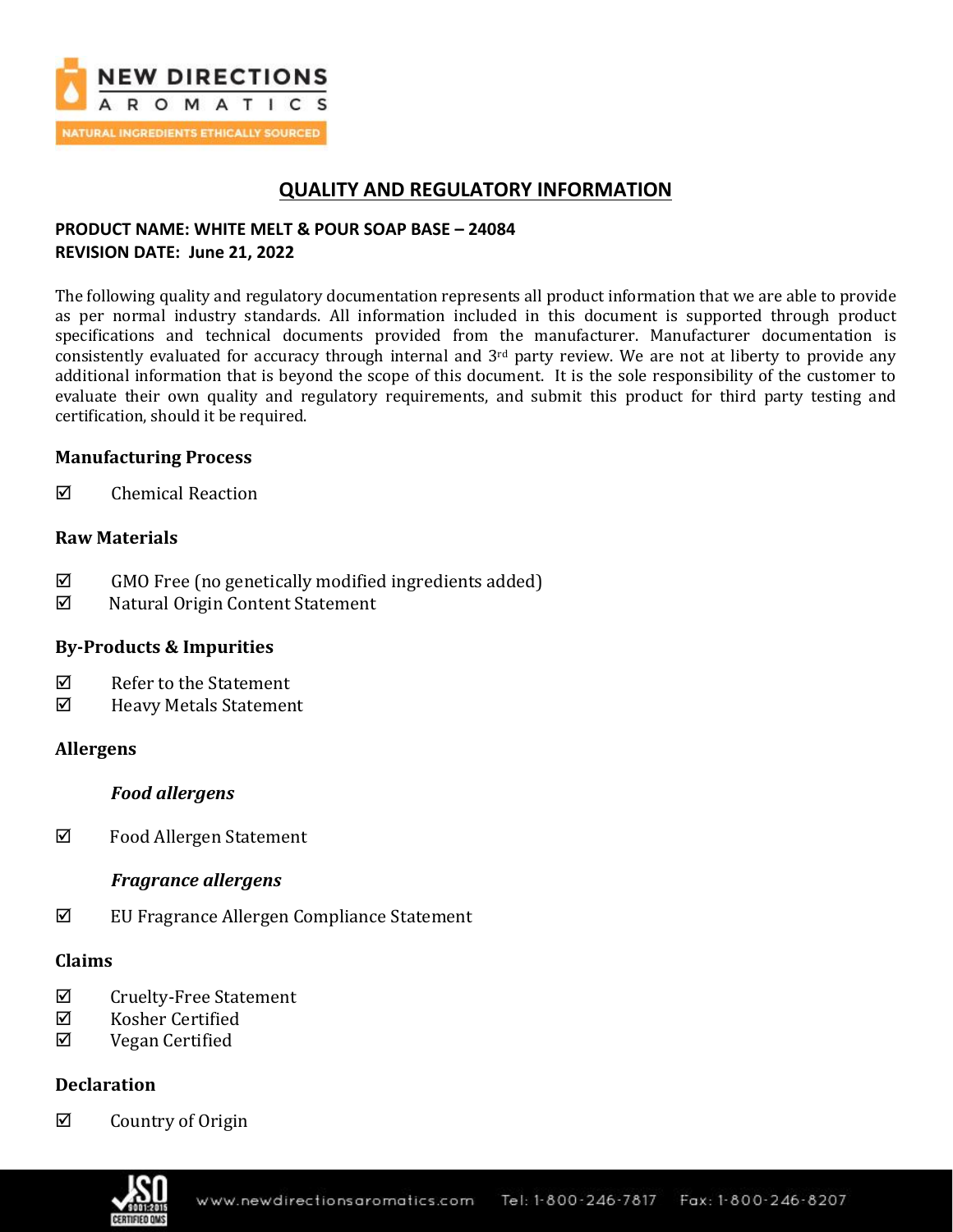

# **GMO STATEMENT**

## **PRODUCT NAME: WHITE MELT & POUR SOAP BASE – 24084**

We hereby declare that, to the best of our knowledge, this product was not produced from or with GMO plant material.

### **Disclaimer & Caution:**

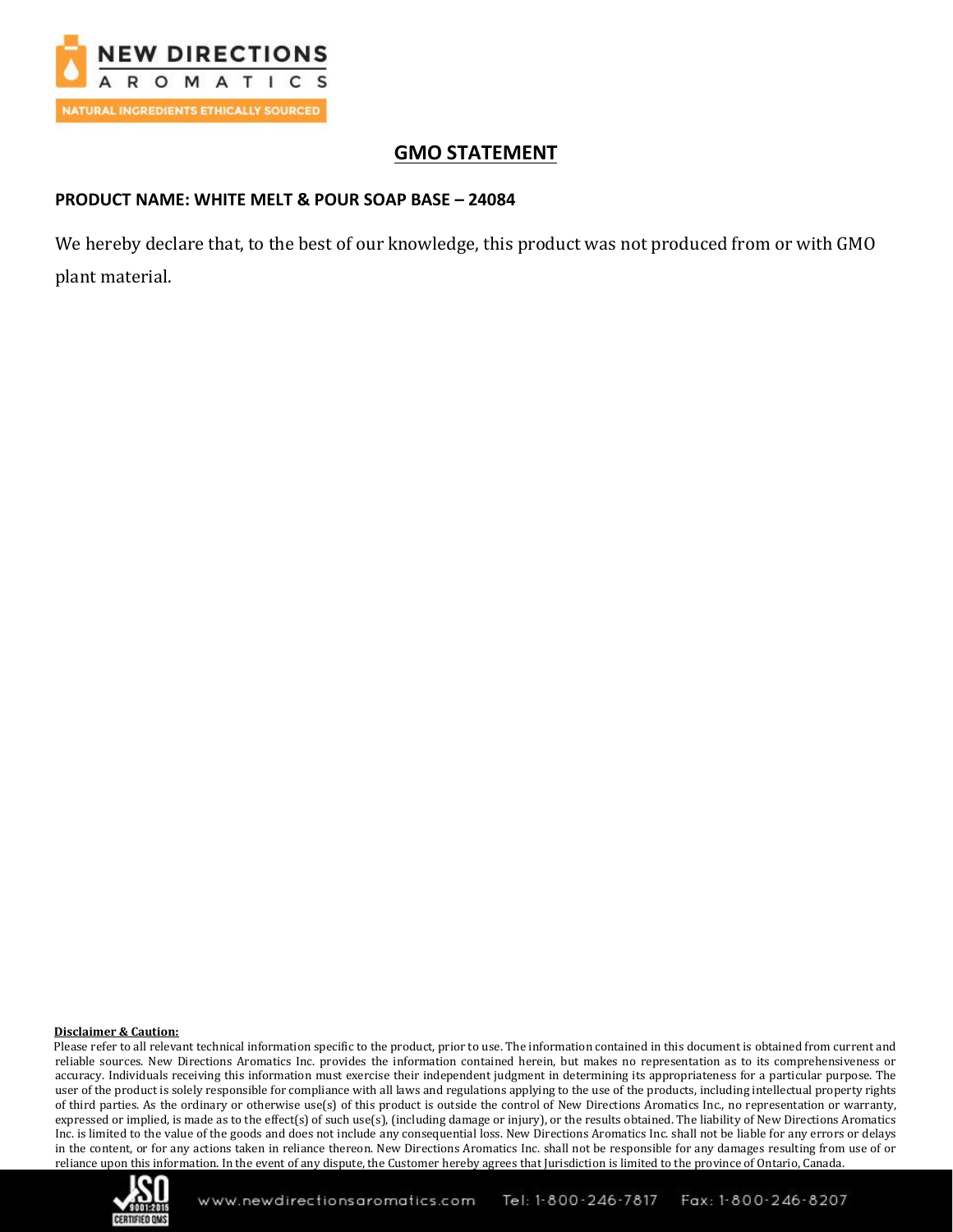

# **NATURAL ORIGIN CONTENT STATEMENT**

## **PRODUCT NAME: WHITE MELT & POUR SOAP BASE – 24084**

We hereby declare that, to the best of our knowledge, this product contains that are 79.06 % from natural sources.

### **Disclaimer & Caution:**

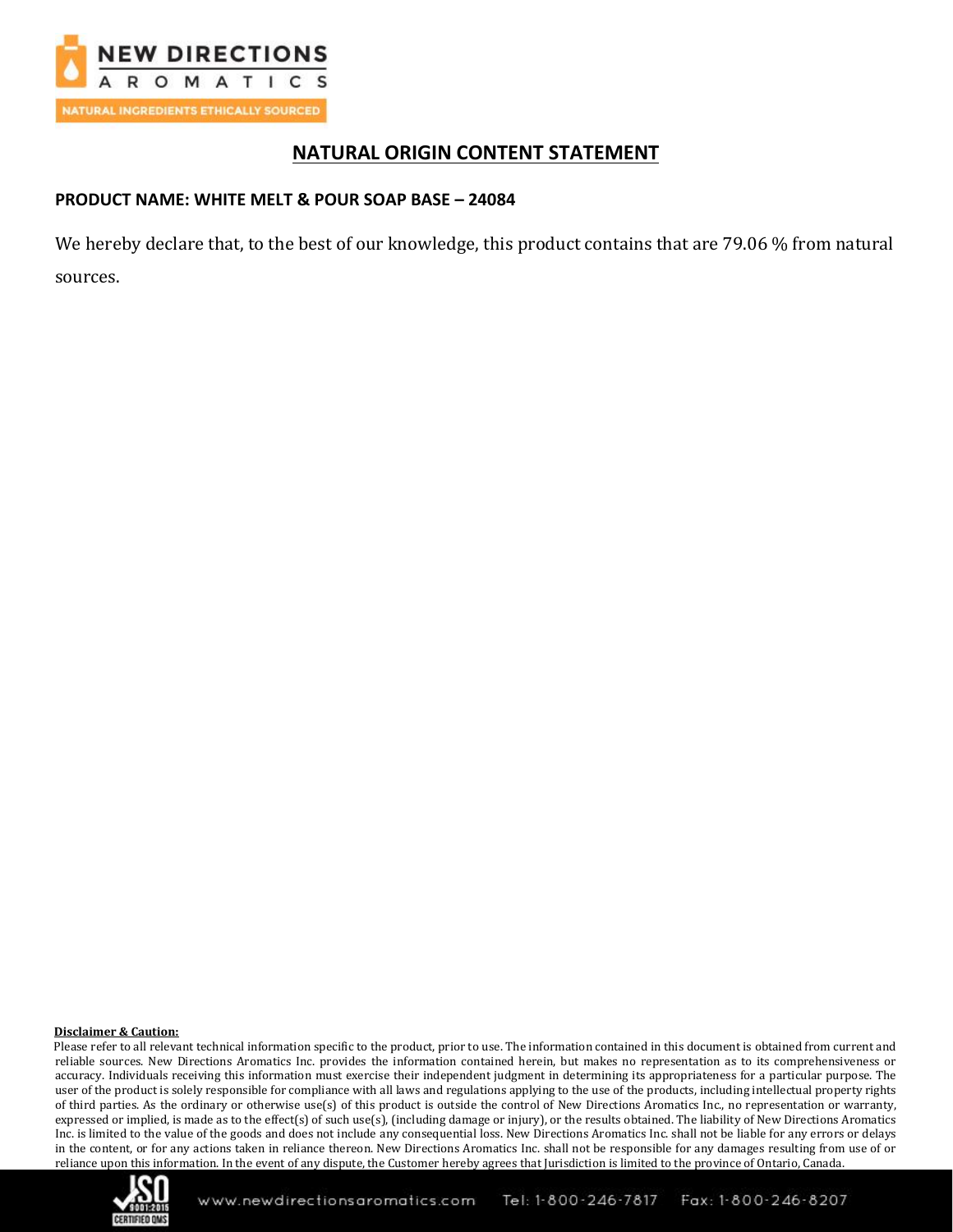

# **BY-PRODUCTS & IMPURITIES STATEMENT**

## **PRODUCT NAME: WHITE MELT & POUR SOAP BASE – 24084**

We hereby declare that, to the best of our knowledge, this product does not contain any of the following by-products and impurities:

- Parabens
- Palm or palm-derived products
- Nano Material
- Pesticides
- Carcinogenic, Mutagenic, and Reprotoxic Substances

### **Disclaimer & Caution:**

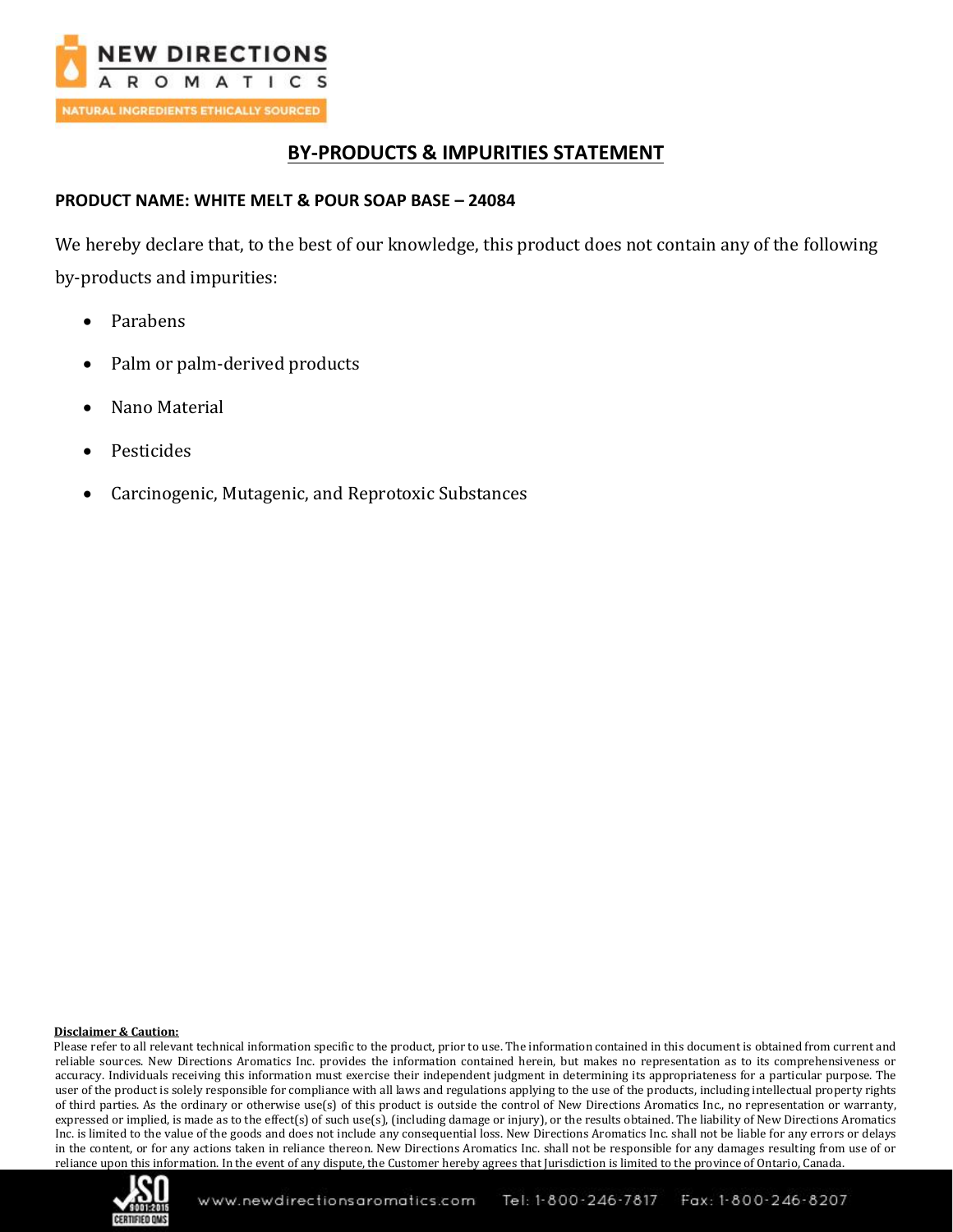

# **HEAVY METALS STATEMENT**

## **PRODUCT NAME: WHITE MELT & POUR SOAP BASE – 24084**

We hereby declare that, to the best of our knowledge, based on the manufacturers confirmation traces of heavy metals are naturally present and unavoidable, therefore tolerated by EU Regulations. This product conforms with the following specifications.

• Overall content is <10 ppm

### **Disclaimer & Caution:**

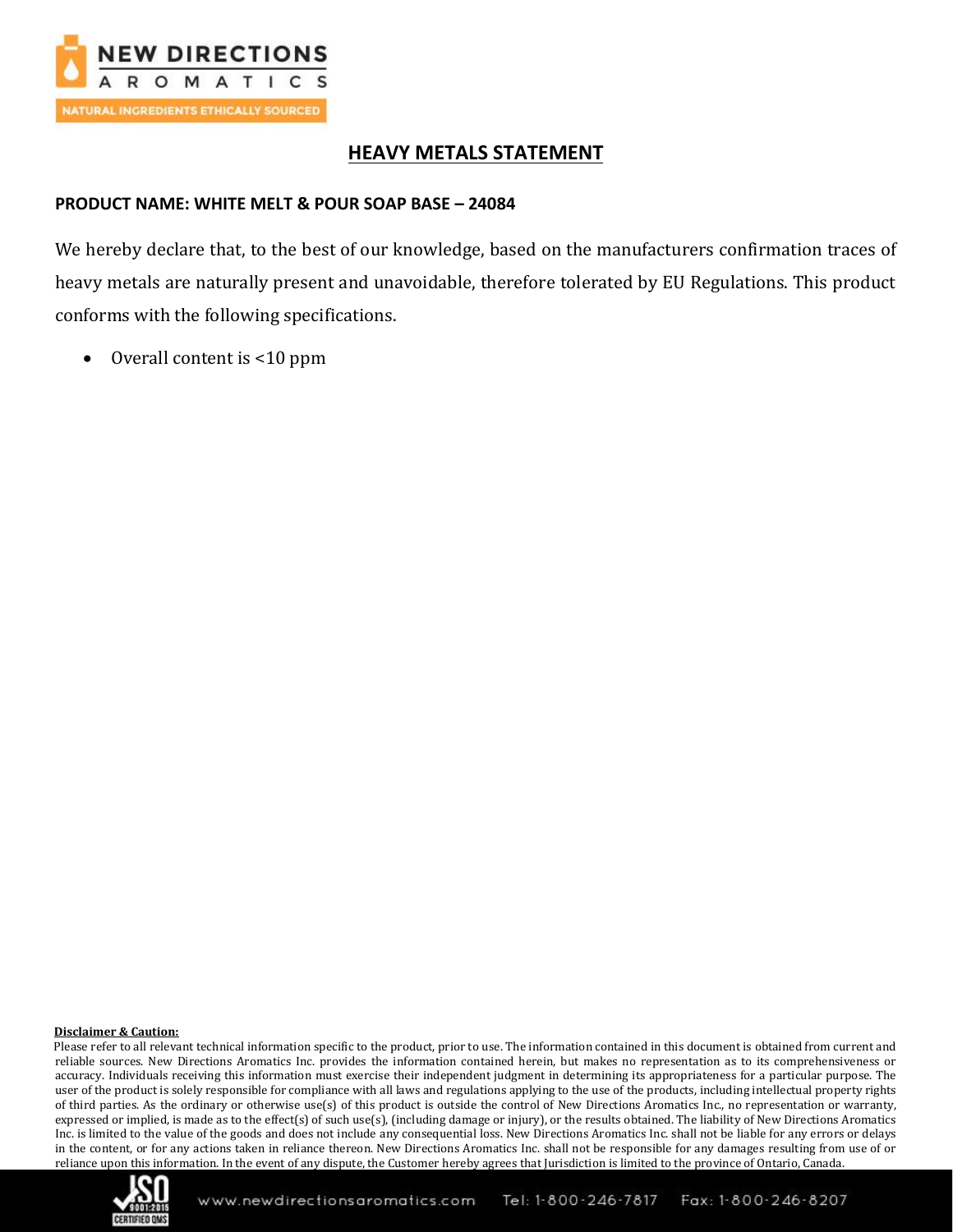

# **FOOD ALLERGEN INFORMATION**

### **PRODUCT NAME: WHITE MELT & POUR SOAP BASE – 24084**

| Component                                                 | <b>Present in the product</b> |
|-----------------------------------------------------------|-------------------------------|
| Peanuts (and/or derivatives,) e.g., protein oil           | N <sub>0</sub>                |
| Tree Nuts (and/or derivatives)                            | N <sub>0</sub>                |
| Seeds (Mustard, Sesame) (and/or derivatives)              | N <sub>o</sub>                |
| Wheat, Barley, Rye, Oats, Spelt, Kamut or their hybrids   | Yes, Wheat Only               |
| Soybeans (and/or derivatives)                             | N <sub>0</sub>                |
| Dairy (including lactose) or Eggs                         | N <sub>o</sub>                |
| Fish or their products                                    | N <sub>o</sub>                |
| Shellfish or their products                               | N <sub>o</sub>                |
| Celery (and/or derivatives)                               | N <sub>o</sub>                |
| Lupin (and/or derivatives)                                | N <sub>o</sub>                |
| Preservatives, BHA / BHT, Colour Additives or Tartrazine, | N <sub>0</sub>                |
| Sulphites (and derivatives) (added or $\geq$ 10 ppm)      | N <sub>0</sub>                |
| Mollusks/products therof                                  | N <sub>o</sub>                |

### **Disclaimer & Caution:**

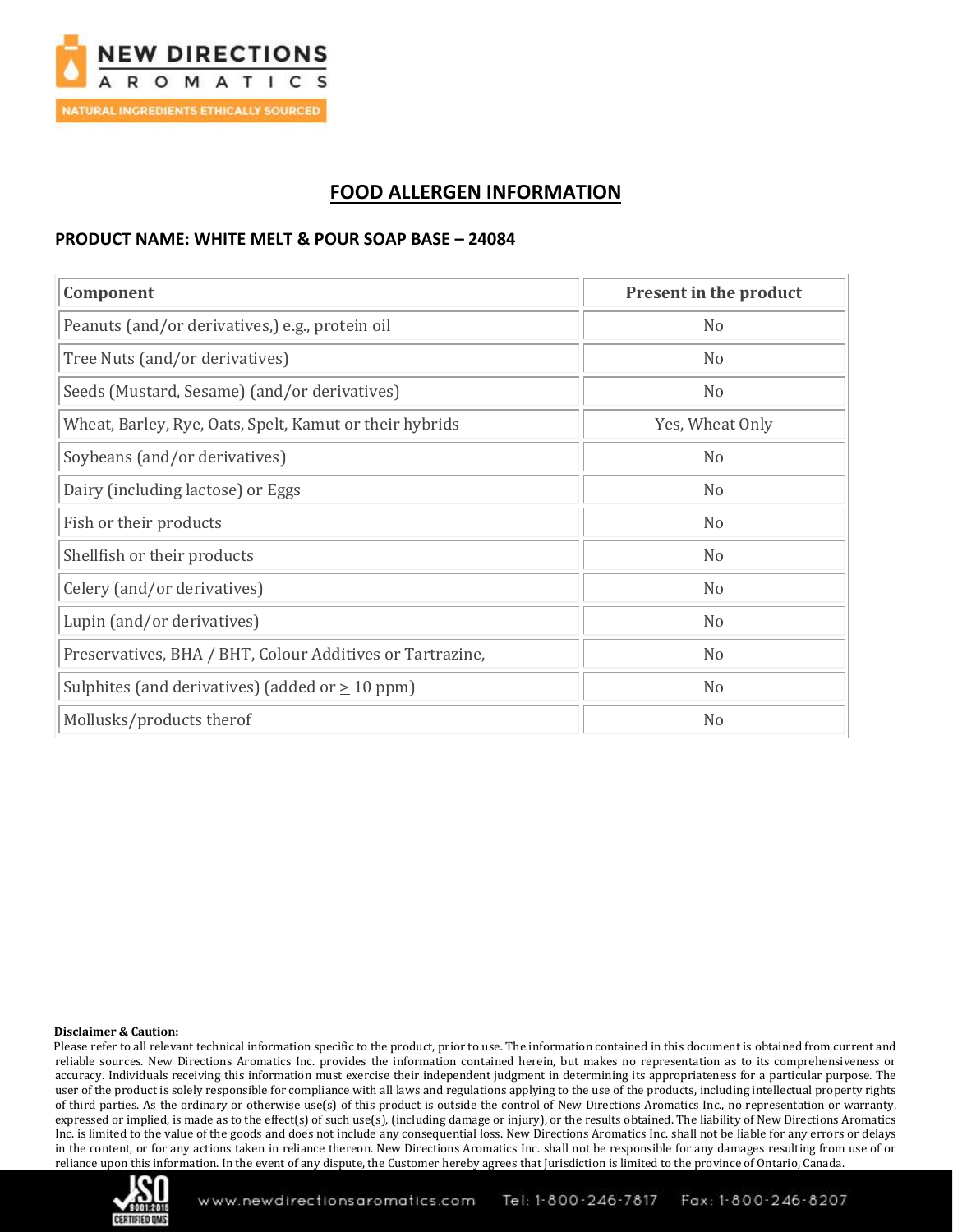

## **EU FRAGRANCE ALLERGEN COMPLIANCE STATEMENT**

## **PRODUCT NAME: WHITE MELT & POUR SOAP BASE – 24084**

We hereby declare that, to the best of our knowledge, based on processing information and raw materials used, Fragrance Allergens listed in the EU Regulation 1223/2009 Annex III, NO 67-92 are not likely to be present.

### **Disclaimer & Caution:**

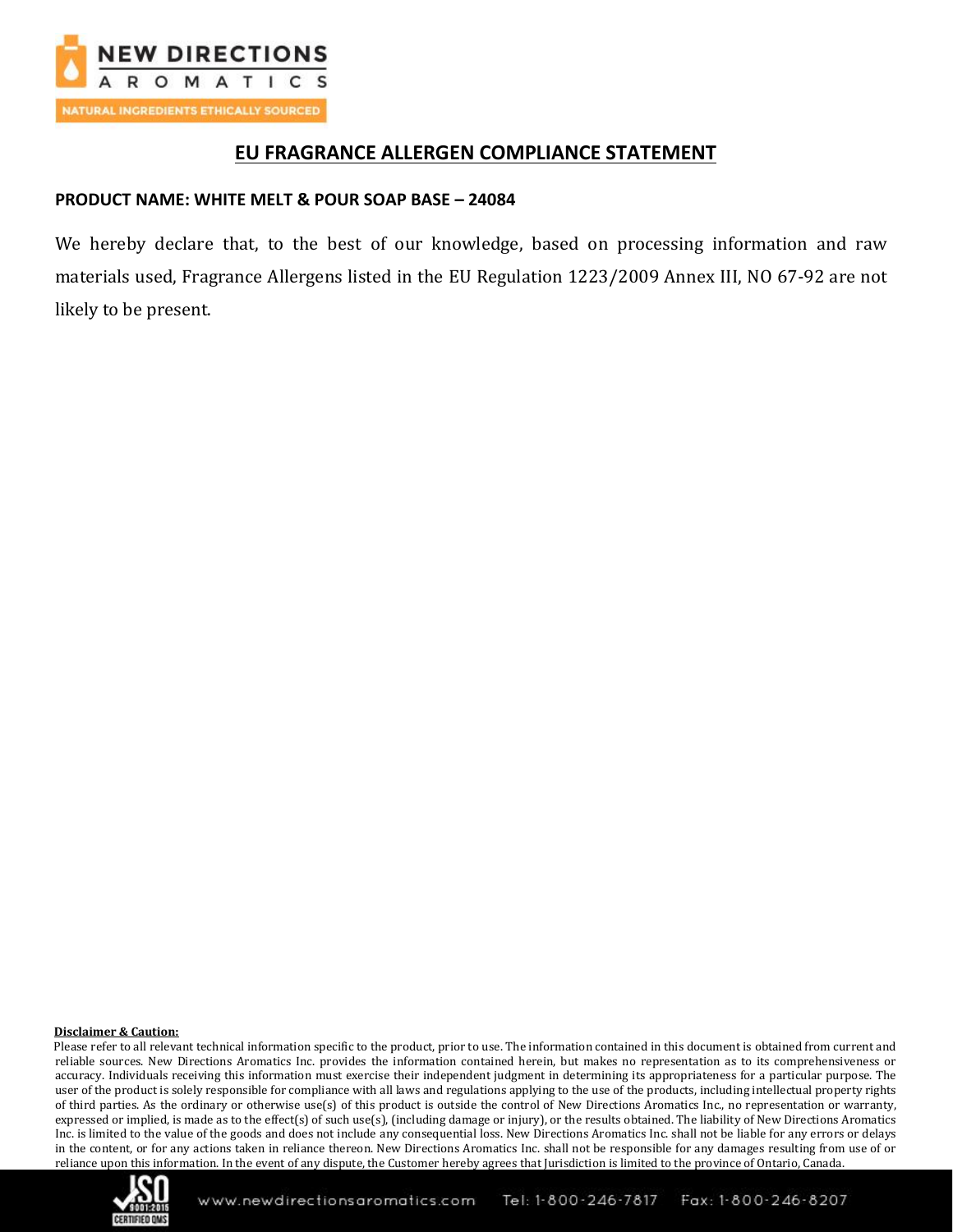

# **CRUELTY-FREE STATEMENT**

## **PRODUCT NAME: WHITE MELT & POUR SOAP BASE – 24084**

We hereby declare that, to the best of our knowledge, this product has not been tested on animals.

### **Disclaimer & Caution:**

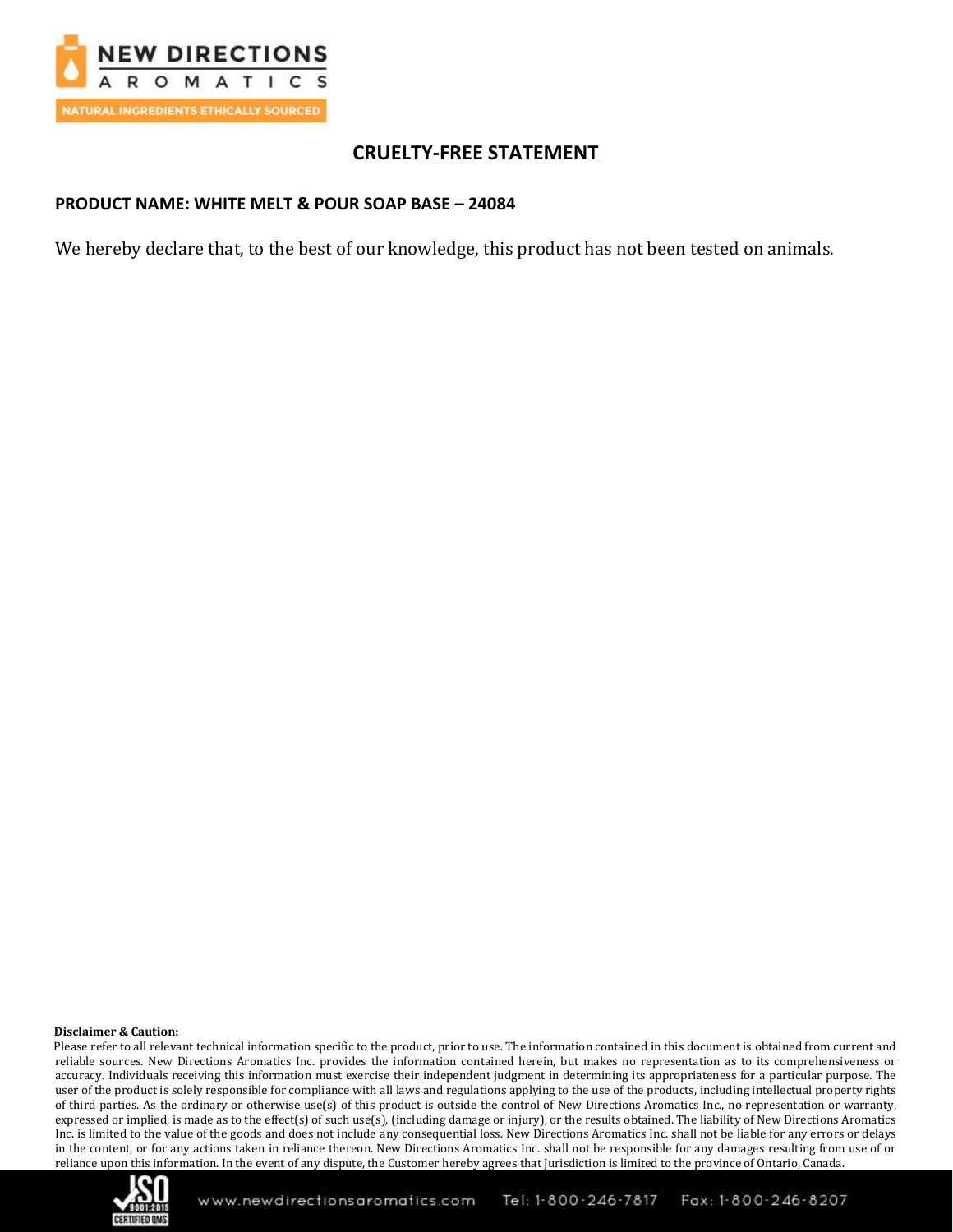

# **KOSHER STATEMENT**

## **PRODUCT NAME: WHITE MELT & POUR SOAP BASE – 24084**

We hereby confirm that this product has been certified to Kosher standards.

### **Disclaimer & Caution:**

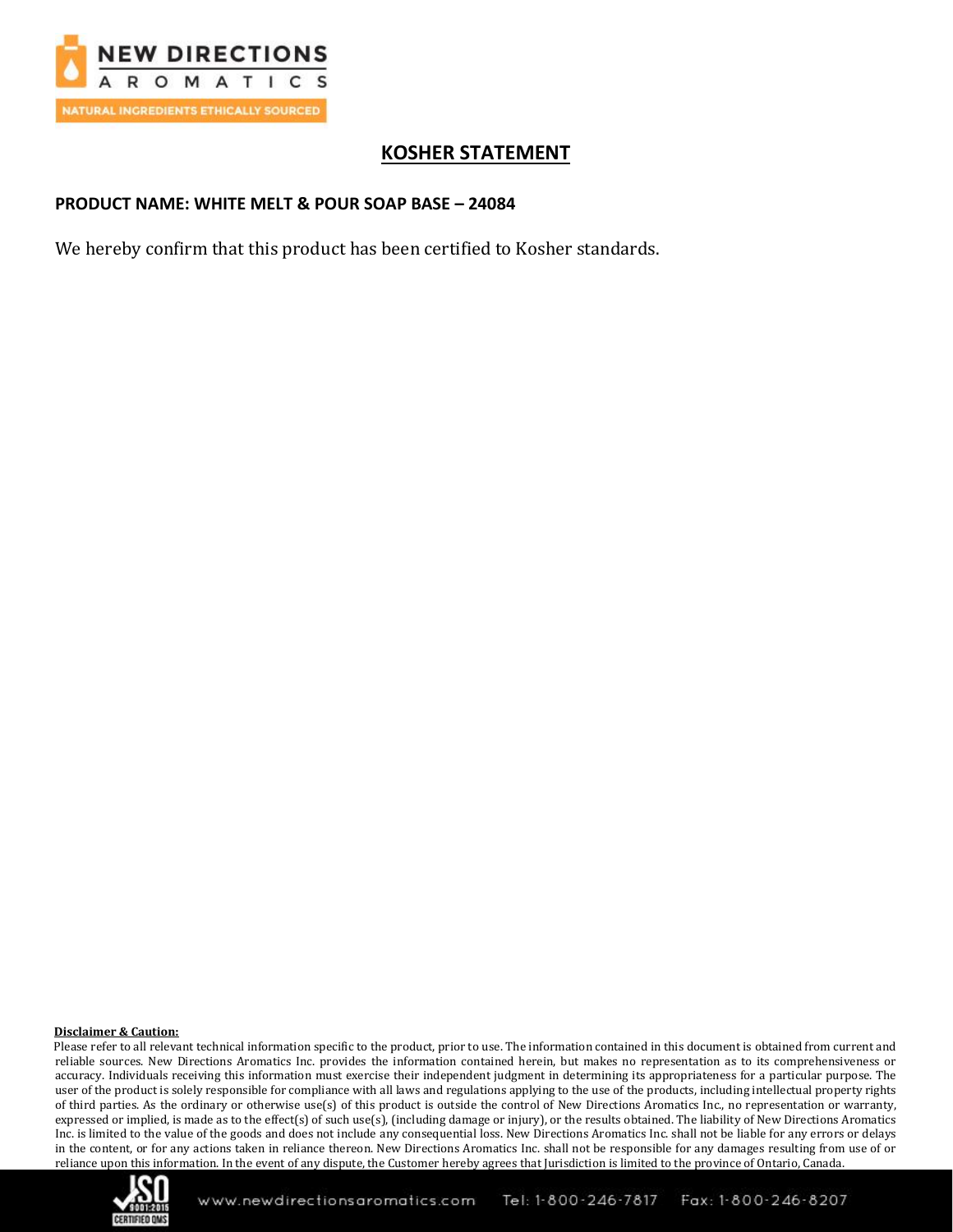

# **VEGAN STATEMENT**

## **PRODUCT NAME: WHITE MELT & POUR SOAP BASE – 24084**

We hereby confirm that this product has been certified to Vegan standards.

### **Disclaimer & Caution:**